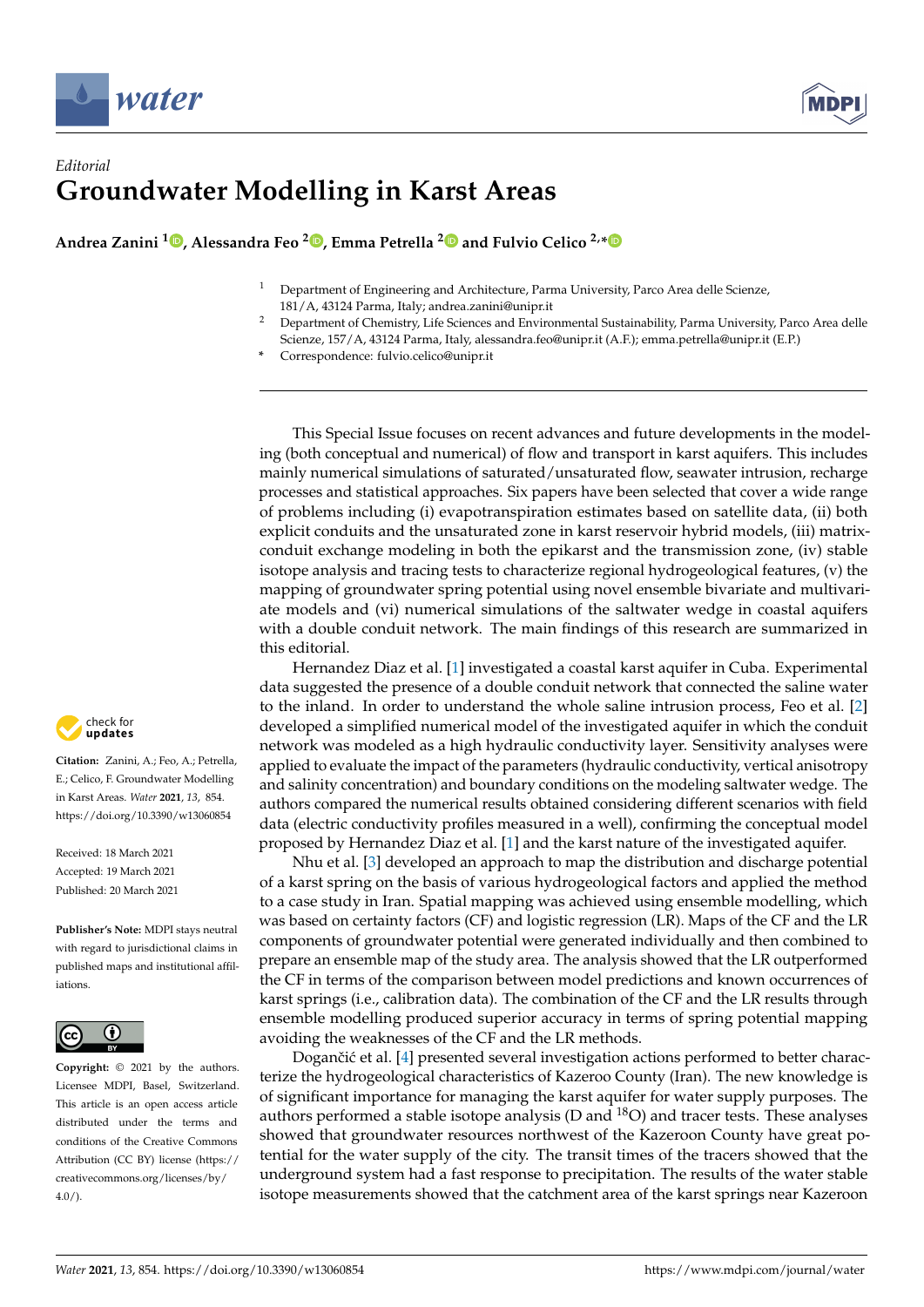was probably over 2000 m in the area of the Shahneshin anticline and was lower than the catchment area of the Arjan spring.

Dal Soglio et al. [\[5\]](#page-2-4) evaluated the capability of hybrid models of karst aquifer that couple a single continuum medium with discrete features to properly reproduce interactions between a vertical conduit and the surrounding unsaturated matrix. The authors showed the ability of hybrid models to reproduce the most significant behaviors described in the literature such as transient storage and distribution of recharge, flow concentration towards conduits in the epikarst and matrix-conduit exchanges varying in time and space. The study also highlighted the need to deepen the knowledge of the scaled medium properties we need to know to apply such models to actual cases.

Dal Soglio et al. [\[6\]](#page-2-5) focused interest on hybrid models that take into account both unsaturated subsystems and discrete conduits to simulate the reservoir-scale response, especially the outlet hydrograph. The authors developed a synthetic karst aquifer model to test the approach. They performed simulations for several parameter sets and showed the ability of hybrid models to simulate the overall response of complex karst aquifers. Varying parameters affected the pathway distribution and transit times, which resulted in a large variety of hydrograph shapes. The relationships between the model parameters and the hydrograph characteristics were not all linear: a few of them had local extrema (e.g., peak flow time vs. thickness of the epikarst) or threshold limits (e.g., all characteristics vs. the thickness of the transmission zone). The numerous simulations helped to assess the sensitivity of the hydrograph characteristics to the different parameters and, conversely, to identify the key parameters that could be manipulated to enhance the modelling of field cases. The hybrid models were able to reproduce the flow processes at the interface between the matrix and the conduit and also to simulate the overall response of complex karst aquifers.

Ruggeri et al. [\[7\]](#page-2-6) highlighted the importance of a karst aquifer for water supply. The quantification of the recharge and its dependence to hydrological parameters is crucial in this aim. The integration of terrestrial and remotely sensed data is a promising approach to limit uncertainties due to spatial and temporal inhomogeneity of networks of meteorological stations as well as variable geomorphological features and land use across mountainous karst areas. The authors estimated the actual evapotranspiration and groundwater recharge for karst aquifers of the southern Apennines using remotely sensed data gathered by the Moderate Resolution Imaging Spectrometer (MODIS) satellite in the period 2000–2014. The authors compared the obtained results of the proposed approach with classical ones used for the estimation of evapotranspiration. The application of the MODIS satellite data was demonstrated to be a practical tool to estimate the actual evapotranspiration and reduce the uncertainty due to the spatial and temporal inhomogeneity of meteorological networks. The authors showed a good agreement between the actual evapotranspiration estimated through the proposed approach and the potential one computed through a Thornthwaite formula. The results achieved allowed advances in the assessment of the groundwater recharge of the karst aquifers at a regional scale to be obtained.

On the whole, the papers published within this Special Issue point out the existence of a wide range of topics related to karst hydrogeology; for example, (i) a recharge estimation, (ii) unsaturated/saturated flow, (iii) flow in karst conduits in the fracture network at the interface between the matrix and conduits and (iv) seawater intrusion that can be refined exploring several types of experimental/statistical/numerical approaches. In a wider and methodological perspective, the same papers further demonstrate the added value of mixing different approaches such as (i) experimental and statistical [\[8\]](#page-2-7), abiotic and biotic [\[9\]](#page-2-8), carried out at field and lab-scale [\[10\]](#page-2-9) and also highlighted the importance of the knowledge of hydraulic parameters [\[5,](#page-2-4)[11,](#page-2-10)[12\]](#page-2-11).

To conclude, we hope that this paper collection can contribute to opening new frontiers within the hydrogeological community and stimulate interdisciplinary and hybrid research.

**Acknowledgments:** As guest editors of this Special Issue, the authors acknowledge the journal editors and all authors submitting manuscripts to this Special Issue. Special thanks are extended to